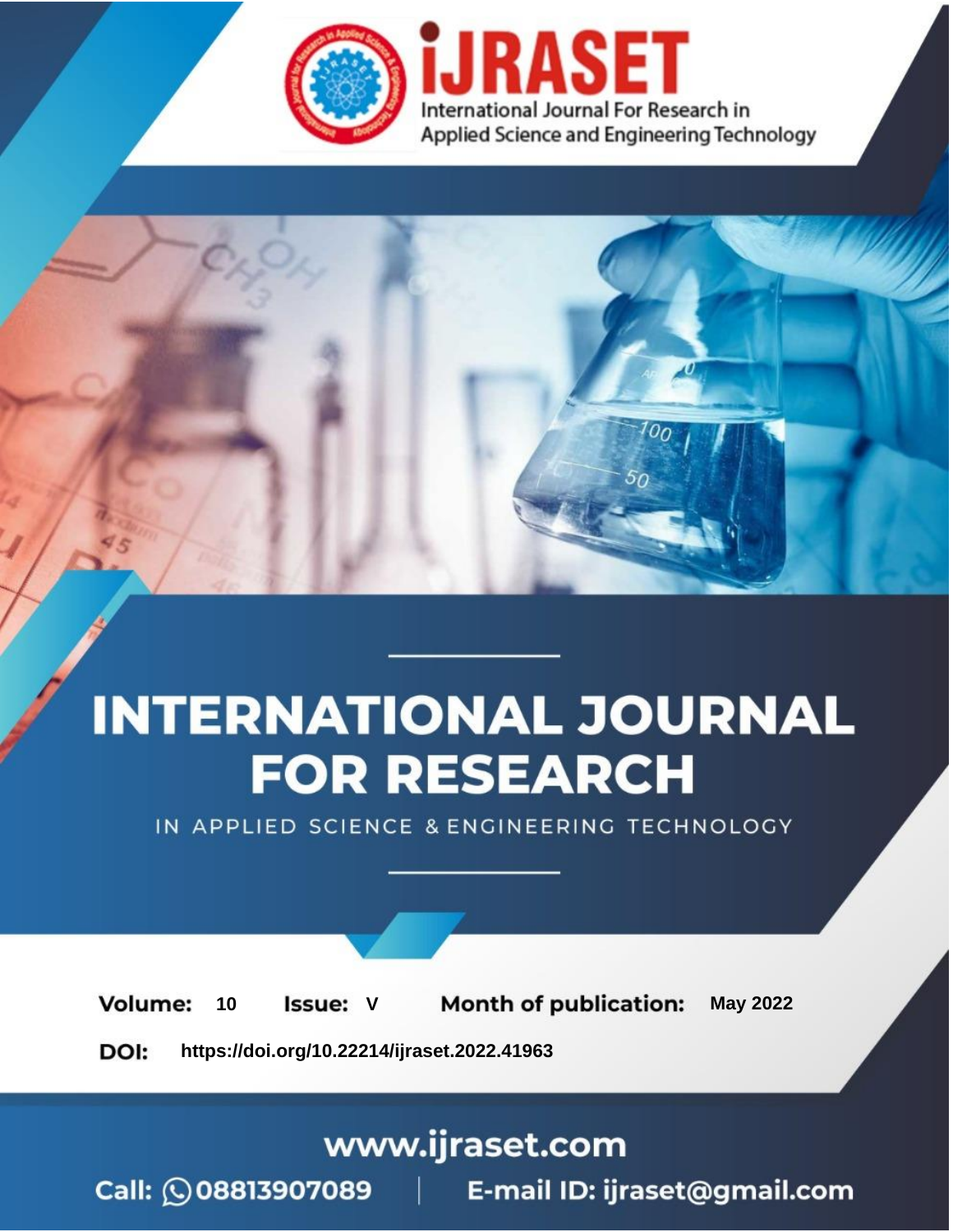

## **A Survey on Sign Language Recognition with Efficient Hand Gesture Representation**

Priyanka Gaikwad<sup>1</sup>, Kaustubh Trivedi<sup>2</sup>, Mahalaxmi Soma<sup>3</sup>, Komal Bhore<sup>4</sup>, Prof. Richa Agarwal<sup>5</sup> *1, 2, 3, 4, 5Department of Information and Technology, Trinity College of Engineering and Research, Pune, Maharashtra, India*

*Abstract: Image classification is one amongst classical issue of concern in image processing. There are various techniques for solving this issue. Sign languages are natural language that want to communicate with deaf and mute people. There's much different sign language within the world. But the most focused of system is on Sign language (SL) which is on the way of standardization there in the system will focused on hand gestures only. Hand gesture is extremely important a part of the body for exchange ideas, messages, and thoughts among deaf and dumb people. The proposed system will recognize the number 0 to 9 and alphabets from American language. It'll divide into three parts i.e., pre-processing, feature extraction, classification. It'll initially identify the gestures from American Sign language. Finally, the system processes that gesture to recognize number with the assistance of classification using CNN. Additionally, we'll play the speech of that identified alphabets. Keywords: Hybrid Approach, American Sign Language, Number Gesture Recognition. Feature Extraction.*

## **I. INTRODUCTION**

Sign Language may be a best way of communication between deaf, dumb people and normal people. A sign language is visual language that uses system of manual, facial and body movements. Sign language isn't universal language and different sign languages are utilized in different countries, some countries like UK, USA and India having over one Sign Language. Many Sign Languages are using in World, American language, Indian signing, Japanese language, Turkish Sign Language these are some samples of Sign Language. American Sign Language is that a part of Sign Language which is usually utilized by deaf and dumb people in India, Signs are depending upon the regional language so in India there's nobody standard Sign Language.



AMERICAN SIGN LANGUAGE

Artificial Neural Network (ANN), a brain-style computational model, has been used for several applications. Researchers have developed various ANN's structure in accordant with their problem. After the network is trained, it may be used for image classification. The Support Vector Machine may be a theoretically superior machine learning methodology with great leads to classification of high dimensional datasets and has been found competitive with the simplest machine learning algorithms. within the past, CNNs are tested and evaluated only as pixel-based image classifiers. Moving from pixel-based techniques towards objectbased representation, the size of remote sensing imagery feature space increases significantly. These results increasing complexity of the classification process, and causes problems to traditional sample-based classification schemes. In this study, we've developed a unique approach of recognizing hand number gestures by recognizing or labelling hand parts exhaustive images. Our proposed approach consists of two main processes: hand parts recognition by random forests (RFs) classifier and rule based hand number gestures recognition. the most advantage of our proposed approach is that the state of every finger is directly identified through the recognize hand parts and so number gestures are recognized supported the state of every finger.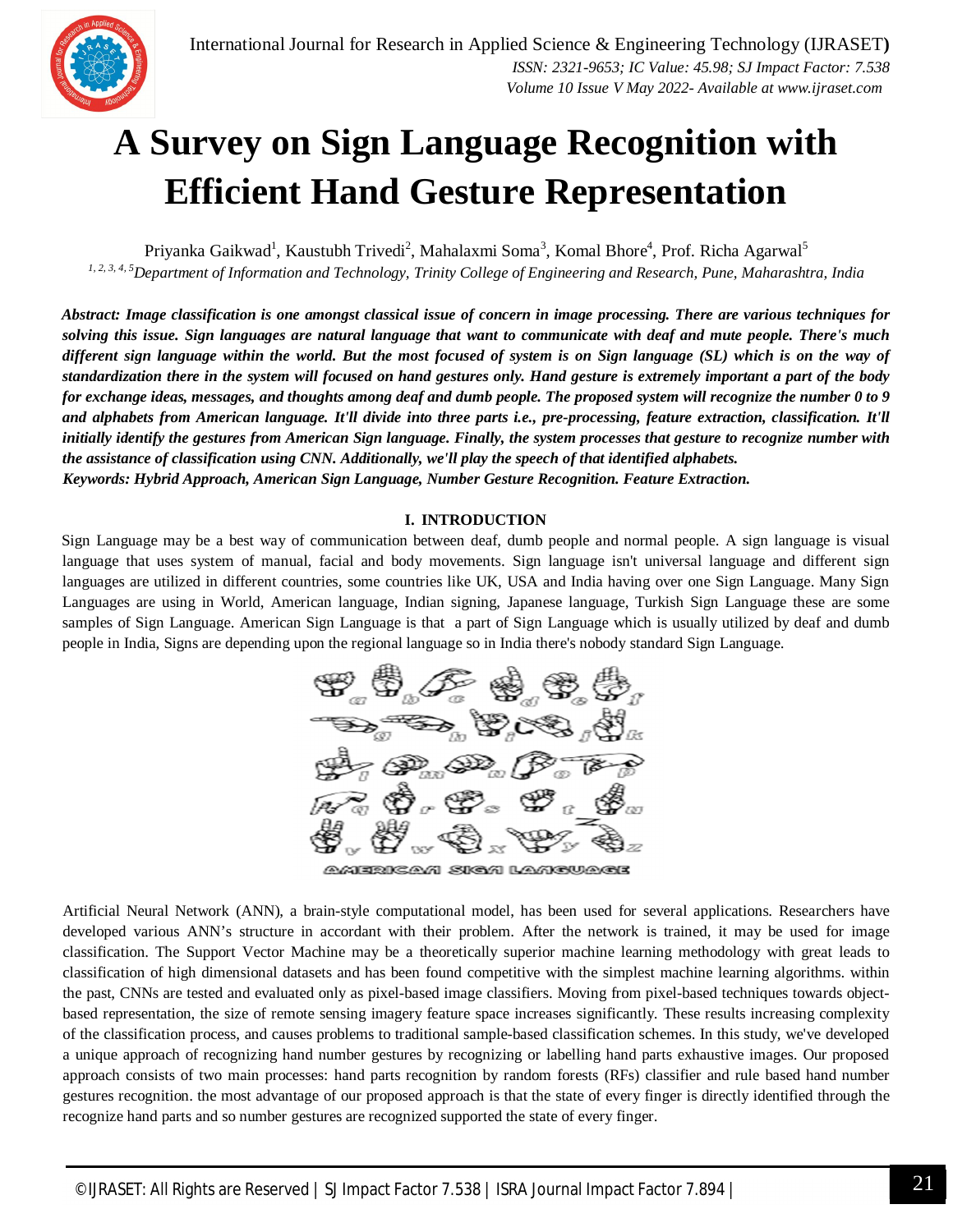International Journal for Research in Applied Science & Engineering Technology (IJRASET**)**



 *ISSN: 2321-9653; IC Value: 45.98; SJ Impact Factor: 7.538 Volume 10 Issue V May 2022- Available at www.ijraset.com*

### **II. RELATED WORK**

This work includes the feature extraction, gesture recognition process for that they have proposed a novel approach for recognizing hand number gestures using the recognized hand parts during a depth image. In this paper they proposed a system in that approach they divided that approach into two stages: (i) Hand parts recognition by random forests (RFs) and (ii) rule-based hand number gestures recognition. This contains pairs of depth maps and their Corresponding hand pats labelled maps was generated after that they used DB to training RFs. within the second stage, a depth image was first captured from a depth camera so a hand depth silhouette was extracted by removing the background. Next, the hand parts of a depth silhouette were recognized using the trained RFs. Next, a collection of features was extracted from the labelled on the extracted features, labelled hand parts finally they used rule-based approach to acknowledge number gesture (2014) [1].

This work includes the techniques like thresholding, feature extraction; on the help of this feature, they proposed a straight forward method for recognition of numbers. They used thresholding value for recognition of numbers. They divide that method into three stages i.e. first they captured image by using web camera after capturing image they applied threshold value on it and using that threshold value they recognized the numbers (2011) [2].

This work contains the features like image-preprocessing, HOG, feature extraction, gesture recognition on the basis of that they need propose a system for decomposition of gestures into single handed or double handed gesture. They classifying gesture into these subcategories simplify the method of gesture recognition within the ISL due to presence of lesser number of gestures in each sub category. They used Histogram of Gradients (HOG) features and geometric descriptors using KNN and CNN classifiers were tried on a dataset consisting of images of 26 English alphabets present within the ISL under variable background. The HOG features when classified with Support Vector Machine were found to be the most efficient approach results of this method in term of accuracy is 94.23 [3].

In this proposed system they need made application for people who those vocal and hearing disabilities. It discusses an improved method for sign language recognition and conversion of speech to signs. The algorithm devised is capable of extracting signs from video sequences under minimally cluttered and dynamic background using skin colour segmentation. It distinguishes between static and dynamic gestures and extracts the suitable feature vector. These are classified using Support Vector Machines. Speech recognition is built upon standard module Sphinx. Experimental results show satisfactory segmentation of signs under diverse backgrounds and comparatively high accuracy in gesture and speech recognition (2016) [4].

This work presented a dynamic hand gesture recognition system for household appliance control using only the depth camera. The dynamic hand gesture is recognized using static hand postures and hand trajectory. The proposed system can recognize seven commonly used dynamic hand gestures. Experimental results show that the system is effective for household appliance control [5].

This paper introduces a novel hand gesture recognition scheme supported depth data. The hand is firstly extracted from the acquired depth maps with the help also of color information from the associated views. Then the hand is segmented into palm and finger regions. Next, two different set of feature descriptors are extracted, one supported the distances of the fingertips from the hand center and also the other on the curvature of the hand contour, finally, a multiclass CNN classifier is utilized to recognize the performed gestures [6].

In this context, the geometric moments and therefore the orthogonal moments namely the Zernike, Tchebichef and Krawtchouk moments are explored. The proposed system detects the hand region through skin color identification and obtains the binary silhouette. These images are normalized for rotation and scale changes. the instant features of the normalized hand gestures are classified using a minimum distance classifier [7].

This work focuses on building a robust part-based hand gesture recognition system using Kinect sensor. To handle the noisy hand shapes obtained from the Kinect sensor, we propose a unique distance metric, Finger-Earth Mover's Distance (FEMD), to measure the dissimilarity between hand shapes. because it only matches the finger parts while not the entire hand, it can better distinguish the hand gestures of slight differences [8].

Propose method is to recognize the image-based numbers of Persian linguistic communication (PSL) using thinning method on segmented image. during this approach, after cleaning thinned image, the real endpoints are used for recognition. the method is qualified to produce real-time recognition and isn't affected from hand rotation and scaling [9].

This work discusses a simple recognition algorithm that recognizes the numbers from 0 to 10 using thresholding. the general algorithm has three main steps: image capture, apply threshold and recognizing the number. The idea is created that user must wear color hand gloves [10]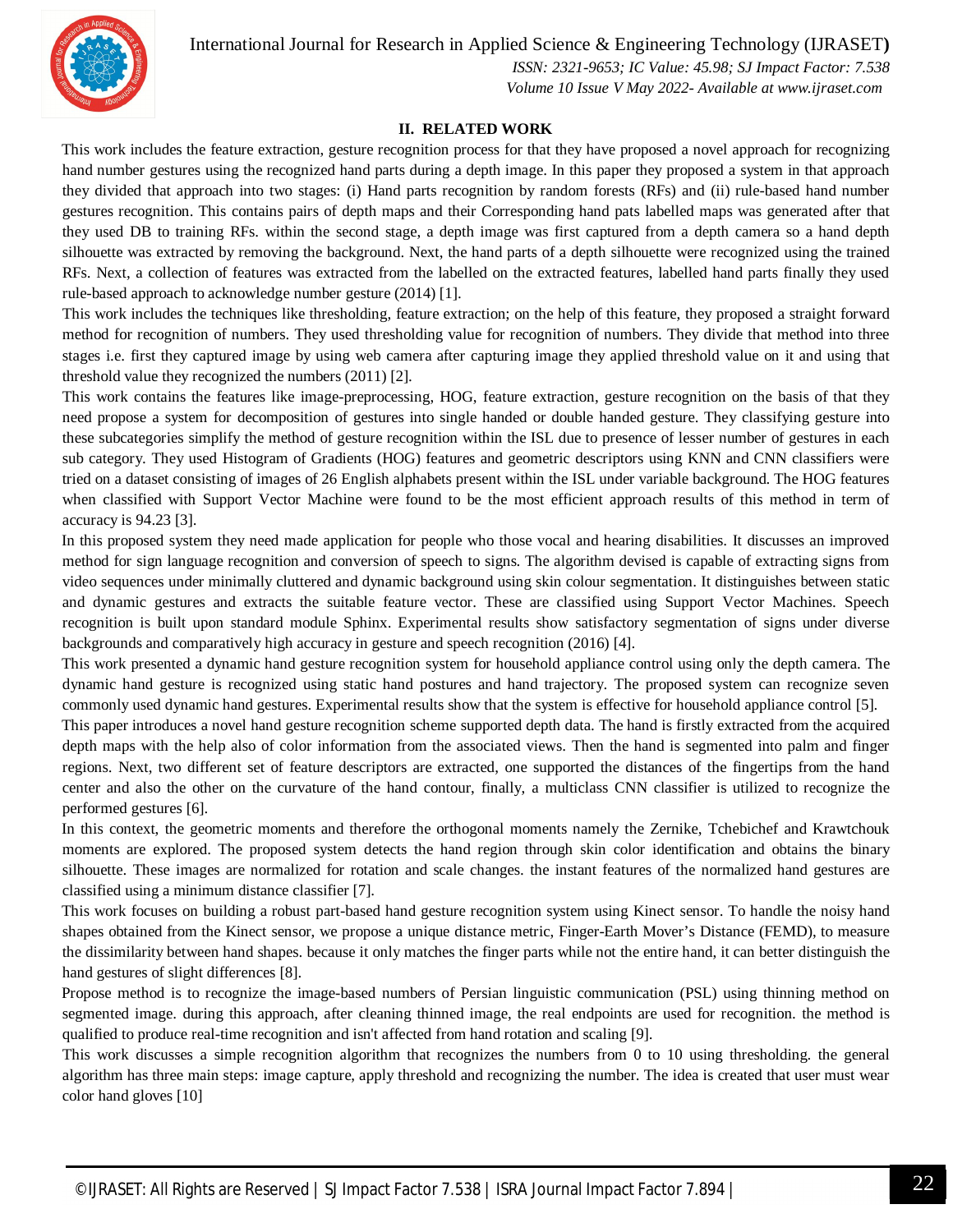

International Journal for Research in Applied Science & Engineering Technology (IJRASET**)**

 *ISSN: 2321-9653; IC Value: 45.98; SJ Impact Factor: 7.538 Volume 10 Issue V May 2022- Available at www.ijraset.com*

## **III. PROBLEM STATEMENT**

The first problem is Lack of normal datasets for Sign Language. Another problem is that the variance in sign language with locality and usage of various symbols for the identical alphabet by the identical person.

## **IV. OBJECTIVES**

- *A.* To overcome existing drawback of sign language recognition system
- *B.* To recognize number as well as alphabets.
- *C.* To develop Number Recognition System using gesture.
- *D.* To develop Alphabet Recognition System using gesture.
- *E.* To develop low-cost system with high performance using thinning and CNN approach.

### **V. EXISTING RESULT**



## **Performance Analysis**

|           | Existing System (SVM) | Proposed System (CNN) |
|-----------|-----------------------|-----------------------|
| Precision | 68.45                 | 78.70                 |
| Recall    | 79.44                 | 65.64                 |
| F-Measure | 72.11                 | 74.31                 |
| Accuracy  | 80.29                 | 87.26                 |

## **VI. ALGORITHM**

The propose work is to target the hybrid approach of algorithms for classification of numbers and alphabets. Proposed model incorporates four phases i.e. Preprocessing, Feature Extraction, Classification, Recognition. In the proposed model the method of thing and CNN algorithm going to use, CNN for classification of feature extraction to classify the numbers and alphabets. The primary section of the proposed model is consisting of Image capturing or acquisition and preprocessing of the image. The very first step is capture image through a camera or through video. After getting image resize that image and extract hand part from that image. Remove the noise if present and converted into Binary Image.

The second section is accommodating Feature Extraction, there are many features available for gesture recognition but this technique will be concentrating on figure tip and active-inactive fingers using thinning techniques.

After getting features it'll provides it to CNN. CNN classified the features. CNN classified that feature for the higher accuracy and compare with training dataset and gives the output. Additionally, we'll play the speech of that identified alphabets.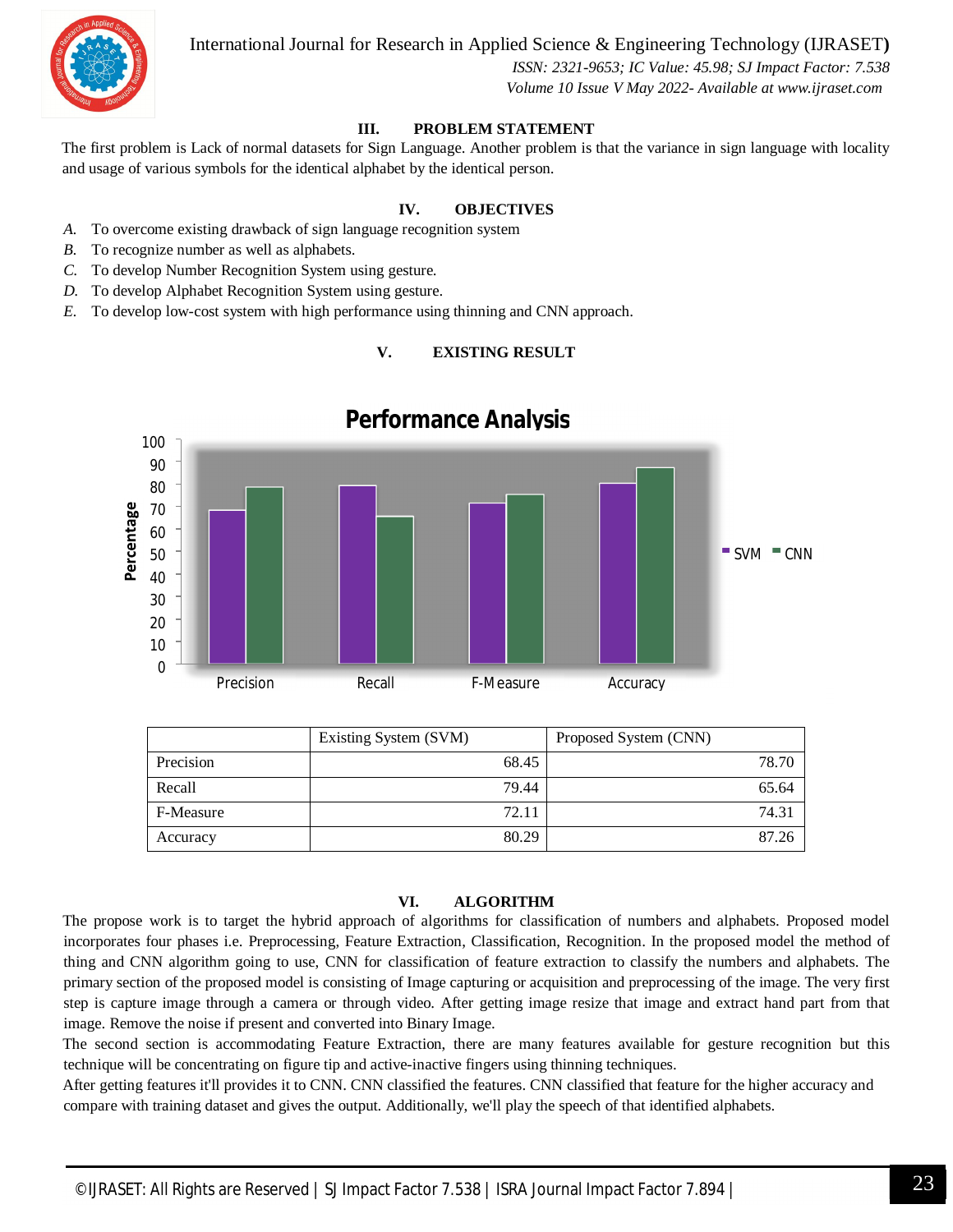

## **VII. PROPOSED SYSTEM ARCHITECTURE**



## **VIII. CONCLUSION**

Hand gesture recognition for real-life applications is extremely challenging due to its requirements on the robustness, accuracy and efficiency.

In this work good comparative study has been adopted supported the methodology proposed using thinning algorithm and support vector machine. This can help to improve the recognition accuracy of number gestures and also recognize the active finger's names and positions. In our proposed system, we process the input gesture in preprocessing phase, thinning method for feature extraction and finally use CNN for recognizing the exact gesture name, alphabets and number. Additionally, we'll convert these alphabets into speech.

The effectiveness of the design in a real-world situation has been demonstrated by a physical implementation of the system. This method work will be completely done by using python and it'll be successfully executed.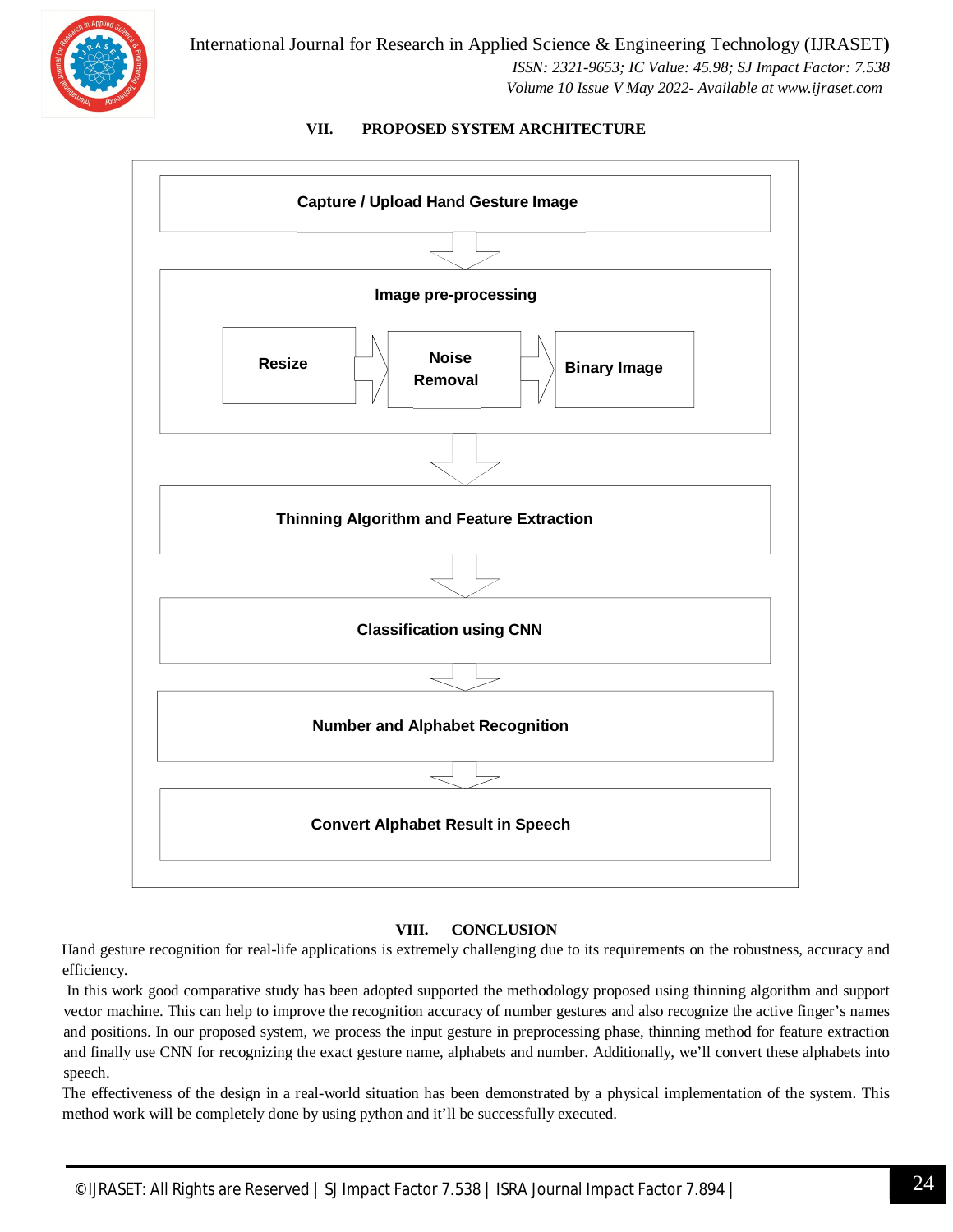International Journal for Research in Applied Science & Engineering Technology (IJRASET**)**



 *ISSN: 2321-9653; IC Value: 45.98; SJ Impact Factor: 7.538*

 *Volume 10 Issue V May 2022- Available at www.ijraset.com*

#### **REFERENCES**

- [1] Munir Oudah, Ali Al-Naji, Javaan Chahl, "Hand Gesture Recognition Based on Computer Vision: A Review of Techniques",2020
- [2] Ali Moin, Andy Zhou, Alisha Menon, Simone Benatti, George Alexandrov, Senam Tamakloe, Jonathan Ting, Natasha Yamamoto, Yasser Khan, Fres Burghardt, Luca Benini, Ana C Arias, Jan M Rabaey "A wearable biosensing system with in-sensor adaptive machine learning for hand gesture recognition",2021
- [3] Abdullah Mujahid, Mazhar Javed Awan, Awais Yasin, Mazin Abed Mohammed, Robertas Damasevicius, Rytis Maskeliunas, Karrar Hameed Adbdulkareem, "Real-Time Hand Gesture Recognition Based on Deep Learning YOLOv3 Model",2021
- [4] Yong Soon Tan, Kian Ming Lim, Chin Poo Lee, "Hand gesture recognition via enhanced densely connected convolutional neural network",2021
- [5] Priyanka Parvathy, Kamalraj Subramaniam, G.K.D. Prasanna Venkatesan,P.Karthikaikumar, Justin Varghese, T. Jayasankar, "Development of hand gesture recognition system using machine learning", 2020
- [6] Yong Soon Tan, Kian Ming Lim, Connie Tee, Chin Poo Lee, Chenn Yaw Low, "Convolutional neural network with spatial pyramid pooling for hand gesture recognition",2020
- [7] Manisha Kowdiki, Arti Kharpade, "Automatic hand gesture recognition using hybrid metaheuristic-based feature selection and classification with Dynamic Time Warping",2021
- [8] Gibran Benitez-Garcia, Lidia Prudente-Tixteco, Luis Carlos Castro-Madrid, Rocio ToscanoMedina, Jesus Olivares-Mercado, Gabriel Sanchez-Perez, Luis Javier Garcia Villalba, "Improving Real-Time Hand Gesture Recognition with Semantic Segmentation", 2021
- [9] Wen Qi, Salih Ertug Ovur, Zhijun Li, Aldo, Marzullo, Rong Song," Multi-Sensor Guided Hand Gesture Recognition for a Teleoperated Robot Using a Recurrent Neural Network",2021
- [10] Fangtai Guo, Zaixing He, Shuyou Zhang, Xinyue Zhao, Jinhui Fang, Jianrong Tan, "Normalized edge convolutional networks for skeleton-based hand gesture recognition",2021
- [11] Sakshi Sharma, Sukhwinder Singh "Vision-based hand gesture recognition using deep learning for the interpretation of sign language",2021
- [12] Hira Ansar, Ahmad Jalal, Munkhjargal Gochoo, Kimbum Kim , "Hand Gesture Recognition Based on Auto-Landmark Localization and Reweighted Genetic Algorithm for Healthcare Muscle Activities", 2021
- [13] Janmenjoy Nayak, Binghnaraj Naik, Pandit Byomkesha Dash, Alireza Souri, Vimal Shanmuganathan," Hyper-parameter tuned light gradient boosting machine using memetic firefly algorithm for hand gesture recognition",2021
- [14] Yinfeng Fang, Xuguang Zhang, Dalin Zhou, Honghai Liu," Improve Inter-day Hand Gesture Recognition Via Convolutional Neural Network-based Feature Fusion", 2021
- [15] Shweta Saboo, Joeeta Singha, Rabul Hussain Laskar, "Dynamic hand gesture recognition using a combination of two-level tracker and trajectory-guided features", 2021
- [16] Qing Gao, Yongquan Chen, Zhaojie Ju, Yi Liang, "Dynamic Hand Gesture Recognition Based on 3D Hand Pose Estimation for Human-Robot Interaction", 2021